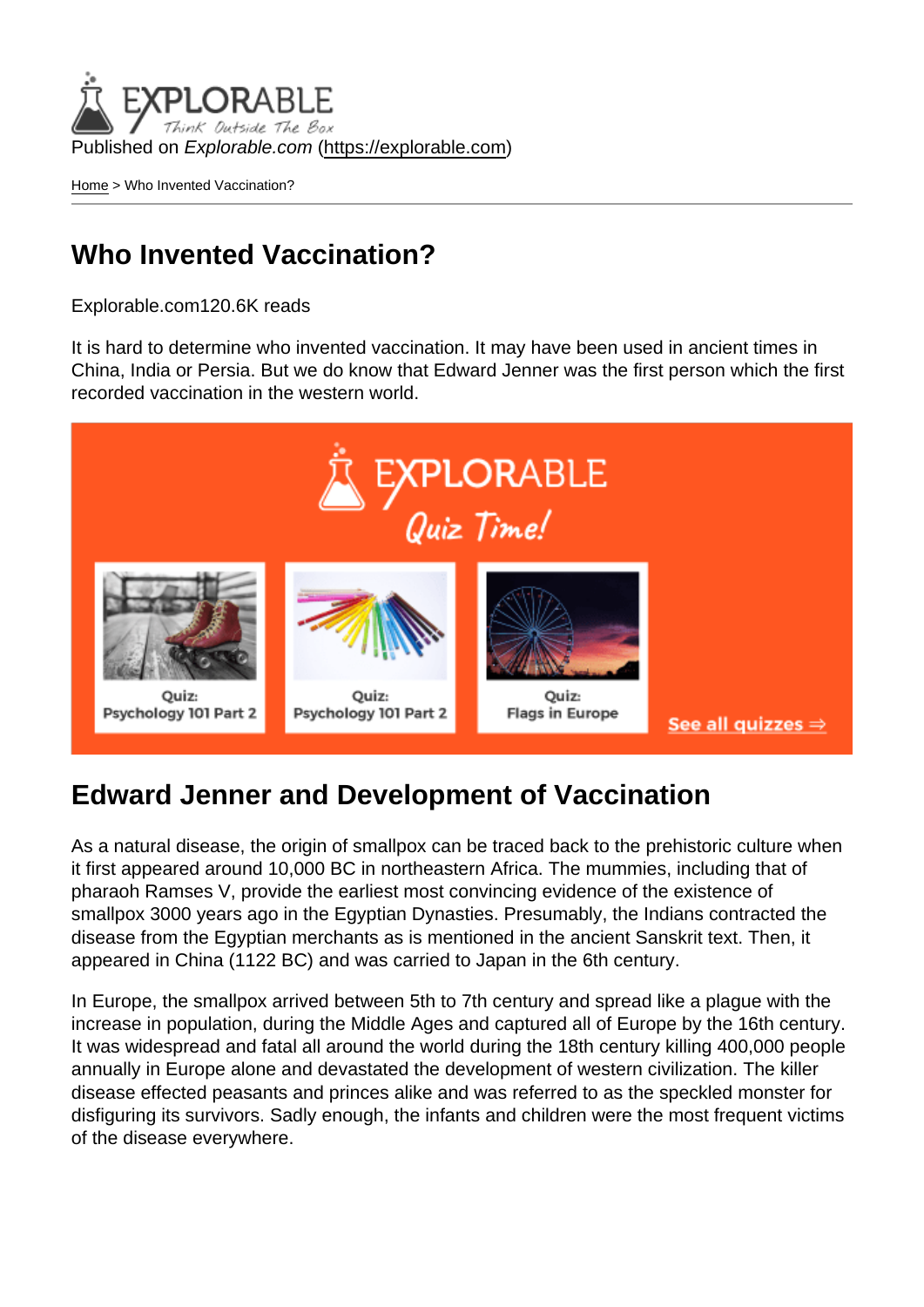# Variolation: The Prevention

It was commonly believed that the survivors of a smallpox attack were immune thereafter and would not catch the disease again. Thus, the preventive measures were attempted by introducing samples from smallpox vesicles into the scratched skin or nostrils of healthy subjects. It was hoped that this imitation of nature could induce some degree of immunity in other people. This process called variolation or inoculation, was practiced in China during 10th century and before that in India around 1000 BC.

The variolation was introduced in England by Lady Mary Wortley Montague (1689-1762); who was smallpox victim herself, by demonstrating its effectiveness in her own children. Though, variolation was later successfully experimented on prisoners as well, yet the ingenious preventive method was risky as the inoculated people suffered a rather virulent attack of the disease.

#### Edward Jenner: The Father of Immunology

The British physician and scientist Edward Jenner developed and generalized the vaccination technique against the dreadful smallpox disease. Although he did not originate the idea of cowpox attack to confer immunity against smallpox, yet it was his experiments and investigations which transformed a traditional belief into standard procedure to save innumerable millions of lives.

His research was based on careful [case-studies](https://explorable.com/case-study-research-design) [1] and clinical observation more than a hundred years before scientists could explain the viruses themselves. His groundbreaking discovery laid foundation for the modern-day immunology. It was only the result of his vaccination that to this day, smallpox remains to be the only human infectious disease to have been eradicated from this world.

# His Life and Profession

Edward Anthony Jenner was born on May 17, 1749 in the small village of Berkeley in Gloucestershire, England. He lived with his older brother and was raised by his sisters after he was orphaned at the age of 5. His keen interest in nature and science from his early years at school continued throughout his life. After nine years as a surgeon's apprentice he went to St. George's Hospital, London to study anatomy and surgery under the prominent surgeon John Hunter.

Edward Jenner was interested in a wide range of things including hydrogen balloons, the behavior and anatomy of cuckoos, geology and heart diseases. Two years later he left Hunter and returned to Berkeley in 1773 to practice general medicine and surgery as well as continued his work on vaccinations. During that period he also contributed towards medical awareness through his occasional writings in the medical papers. Consequently, his research on the secret life of the cuckoo earned him a fellowship of the Royal Society.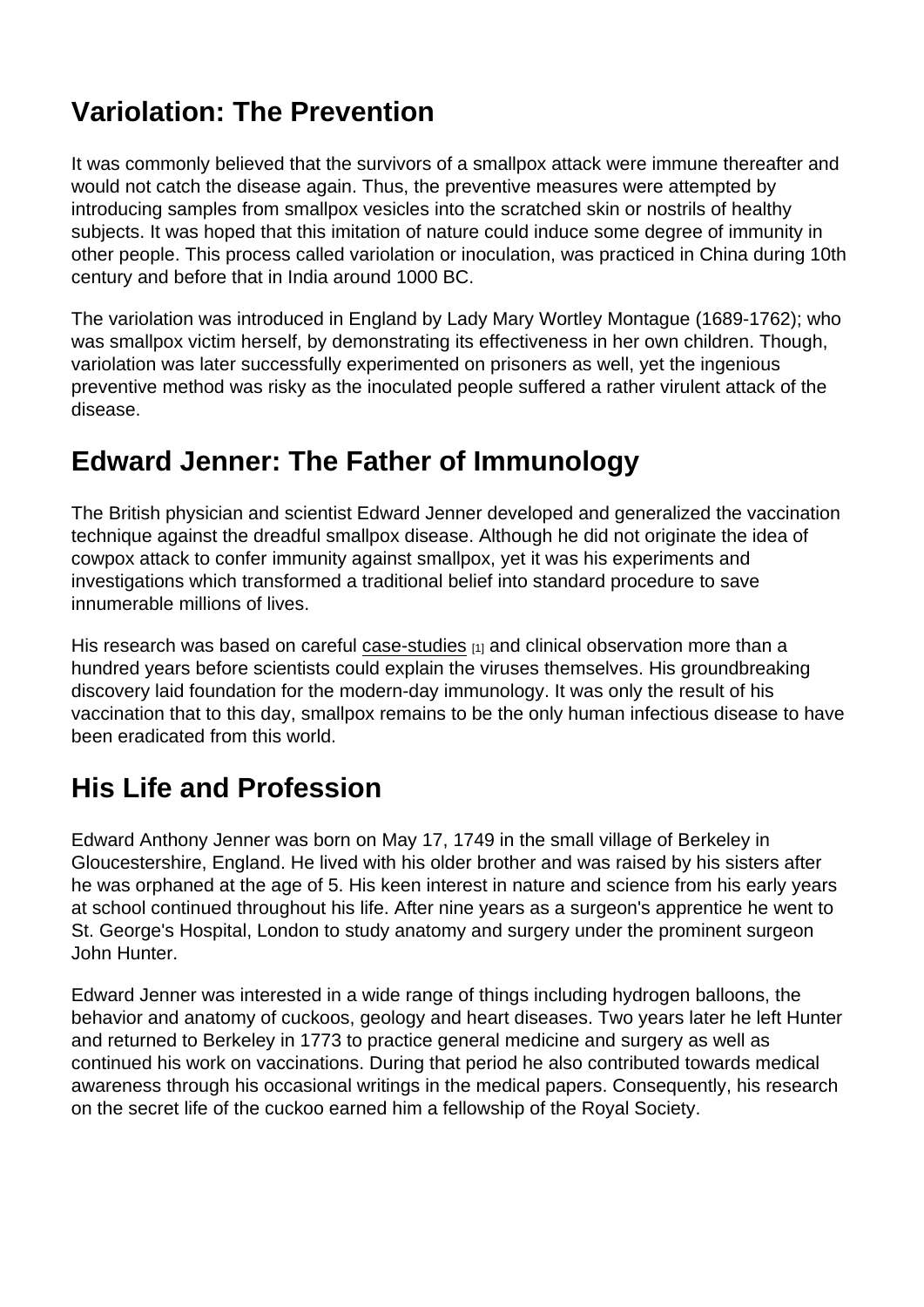His personal observation, natural instincts and fellowship of the learned men of his time eventually inspired him to develop a vaccine for smallpox.

# Development of Vaccination

Edward Jenner himself was inoculated at 8 years of age, and never caught smallpox. During his apprenticeship with Dr. Daniel Ludlow, he heard a dairymaid say,

"I shall never have smallpox for I have had cowpox. I shall never have an ugly pockmarked face."

Fascinated by the folk belief that milkmaids did not get smallpox, Jenner theorized that the pus in the blisters which milkmaids received from cowpox (a disease similar to smallpox, but much less virulent) protected the milkmaids from smallpox. But he had to wait for an opportunity to transform this anecdote into scientific proof by actively inoculating subjects with cowpox followed by deliberately exposing them to smallpox to determine the presence of immunity. This opportunity presented itself in 1796, when the dairymaid Sarah Nelms contracted cowpox.

On May 14, 1796, he inoculated an 8-year-old boy, James Phipps using matter from Nelms' lesions and observed its reaction. A month later, he inoculated him with the pus from a man with smallpox, but the boy did not contract the disease. Few months later, the experiment was repeated, and again the boy did not come down with smallpox. This had resolved the mystery of cruel smallpox epidemic to be totally eradicated two centuries later, as Jenner himself wrote:

"... the annihilation of the smallpox, the most dreadful scourge of the human species, must be the final result ..."

With his [empirical](https://explorable.com/empirical-research)  $_{[2]}$  experimentation, Edward Jenner demonstrated this scientific fact that infection with cowpox gave immunity to smallpox. He proved his hypothesis well before the discovery of microbes and the germs theory of diseases. Many would consider Louis Pasteur to be the first immunologist but Edward Jenner remains the first to reach conclusions on a scientific basis after carrying out an experiment to [test a hypothesis](https://explorable.com/hypothesis-testing) [3].

#### **Publications**

| 1798 | An Inquiry into the Causes and Effects of the Variolae Vaccinae             |
|------|-----------------------------------------------------------------------------|
| 1799 | Further Observations on the Variolae Vaccinae                               |
| 1800 | A Continuation of Facts and Observations relative to the Variolae Vaccinae  |
| 1801 | The Origin of the Vaccine Inoculation                                       |
| 1823 | Presented his 'Observations on the Migration of Birds' to the Royal Society |

# Death of Edward Jenner

Jenner was found in a state of apoplexy on 25 January 1823, with his right side paralyzed. He